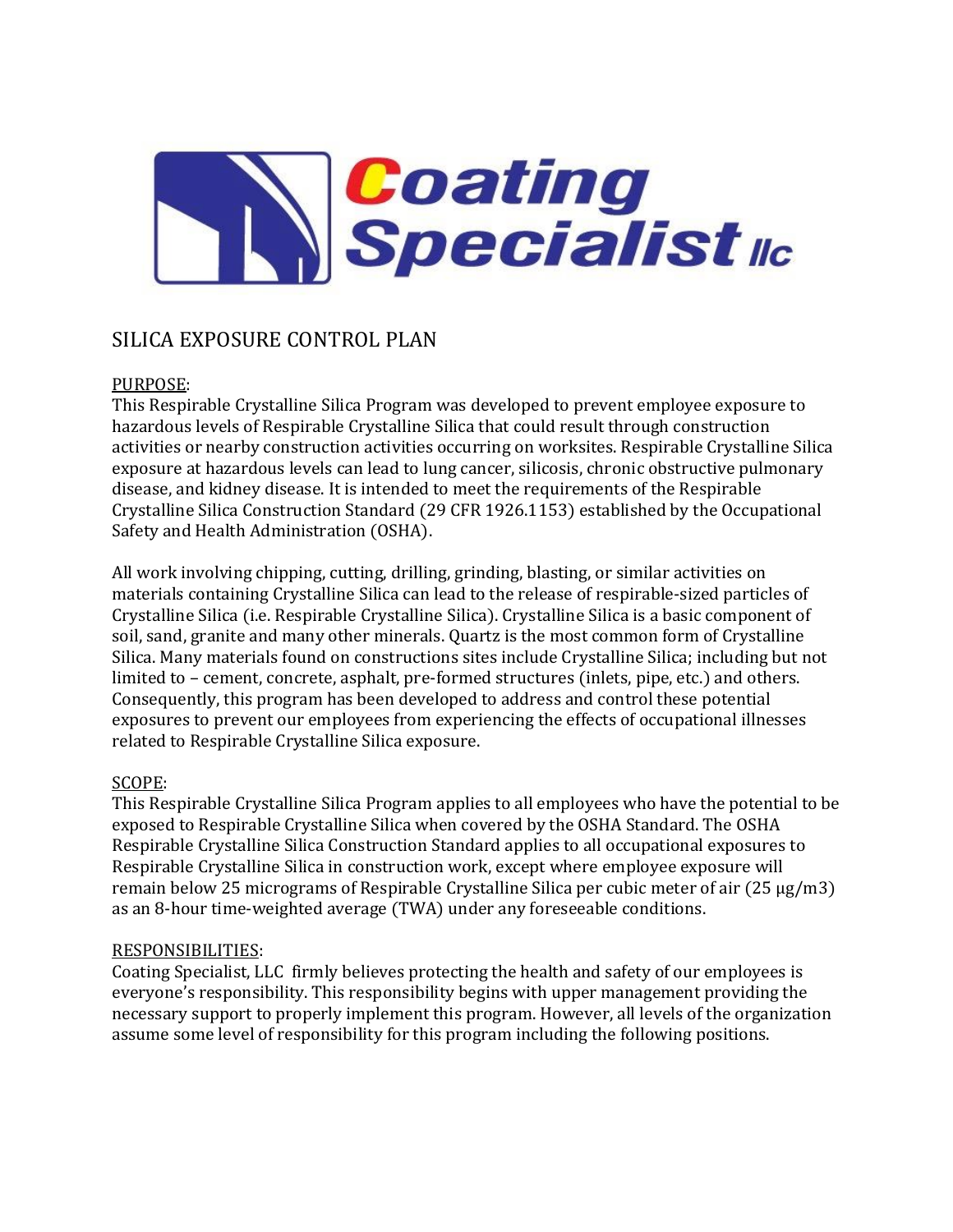#### Management:

• Ensure all applicable elements of this Respirable Crystalline Silica Program are implemented on the project including the selection of a Competent Person.

• Assist the Safety Coordinator in conducting job site assessments for Silica containing materials and perform employee Respirable Crystalline Silica hazard assessments in order to determine if an Exposure Control Plan (ECP), exposure monitoring, and medical surveillance is necessary.

• Assist in the selection and implementation of the appropriate control measures in accordance with the Construction Tasks identified in OSHA's Construction Standard Table 1; and potentially including (but not limited to) - a written Exposure Control Plan (ECP), exposure monitoring, Hazard Communication training, medical surveillance, housekeeping and others.

• Ensure that employees using respirators have been properly trained, medically cleared, and fit-tested in accordance with the company's Respiratory Protection Program. This process will be documented.

• Ensure that work is conducted in a manner that minimizes and adequately controls the risk to workers and others. This includes ensuring that workers use appropriate engineering controls, work practices, and wear the necessary PPE.

• Where there is risk of exposure to Silica dust, verify employees are properly trained on the applicable contents of this program, the project-specific ECP, and the applicable OSHA Standards (such as Hazard Communication). Ensure employees are provided appropriate PPE when conducting such work.

#### Safety Coordinator:

• Conduct job site assessments for Silica containing materials and perform employee Respirable Crystalline Silica hazard assessments in order to determine if an employee's exposure will be above 25 μg/m3 as an 8-hour TWA under any foreseeable conditions

• Select and implement into the project's ECP the appropriate control measures in accordance with the Construction Tasks identified in OSHA's Construction Standard Table 1; and potentially including (but not limited to) - a written Exposure Control Plan (ECP), exposure monitoring, Hazard Communication training, medical surveillance, housekeeping and others.

NOTE: OSHA's Construction Standard Table 1 is a list of 18 common construction tasks along with acceptable exposure control methods and work practices that limit exposure for those tasks.

• Ensure that the materials, tools, equipment, personal protective equipment (PPE), and other resources (such as worker training) required to fully implement and maintain this Respirable Crystalline Silica Program are in place and readily available if needed.

• Ensure that Project Managers, Site Managers, Competent Persons, and employees are educated in the hazards of Silica exposure and trained to work safely with Silica in accordance with OSHA's Respirable Crystalline Silica Construction Standard and OSHA's Hazard Communication Standard. Managers and Competent Persons may receive more advanced training than other employees.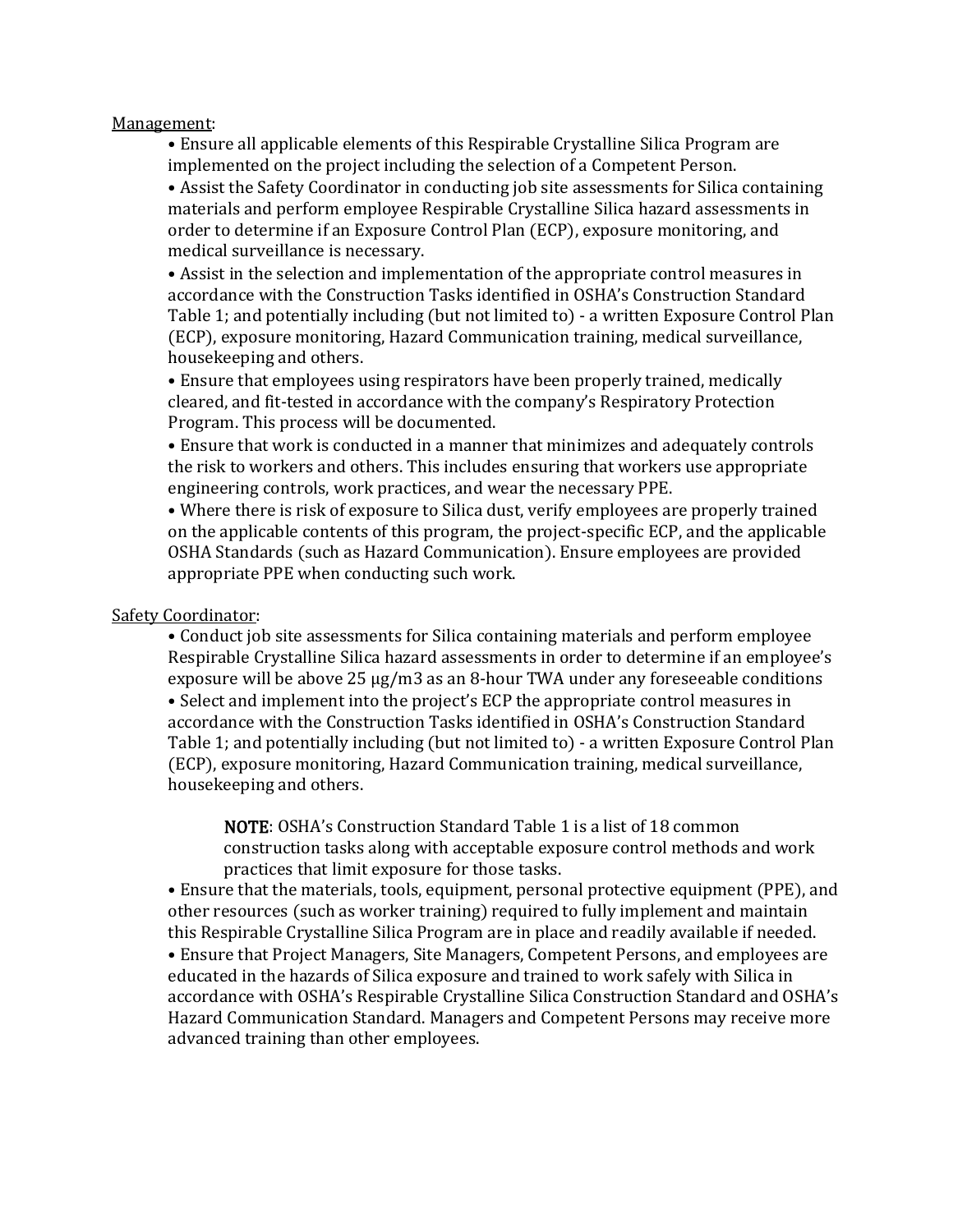• Maintain written records of training (for example, proper use of respirators), ECPs, inspections (for equipment, PPE, and work methods/practices), medical surveillance (under lock and key), respirator medical clearances (under lock and key) and fit-test results.

• Conduct an annual review (or more often if conditions change) of the effectiveness of this program and any active project ECP's that extend beyond a year. This includes a review of available dust control technologies to ensure these are selected and used when practical.

• Coordinate work with other employers and contractors to ensure a safe work environment relative to Silica exposure.

#### Competent Person:

• Make frequent and regular inspections of job sites, materials, and equipment to implement the written ECP.

• Identify existing and foreseeable Respirable Crystalline Silica hazards in the workplace and take prompt corrective measures to eliminate or minimize them.

• Notify the Management and Safety Coordinator of any deficiencies identified during inspections in order to coordinate and facilitate prompt corrective action.

• Assist the Management and Safety Coordinator in conducting job site assessments for Silica containing materials and perform employee Respirable Crystalline Silica hazard assessments in order to determine if an ECP, exposure monitoring, and medical surveillance is necessary.

#### Employees:

- Follow recognized work procedures (such as the Construction Tasks identified in OSHA's Construction Standard Table 1) as established in the project's ECP and this program.
- Use the assigned PPE in an effective and safe manner.
- Participate in Respirable Crystalline Silica exposure monitoring and the medical surveillance program.
- Report any unsafe conditions or acts to the Competent Person.
- Report any exposure incidents or any signs or symptoms of Silica illness.

#### DEFINITIONS:

If a definition is not listed in this section, please contact your supervisor. If your supervisor is unaware of what the term means, please contact the Competent Person or your Safety Department.

Action Level: A concentration of airborne Respirable Crystalline Silica of 25 μg/m3, calculated as an 8-hour TWA.

Competent Person: An individual who is capable of identifying existing and foreseeable Respirable Crystalline Silica hazards in the workplace and who has authorization to take prompt corrective measures to eliminate or minimize them.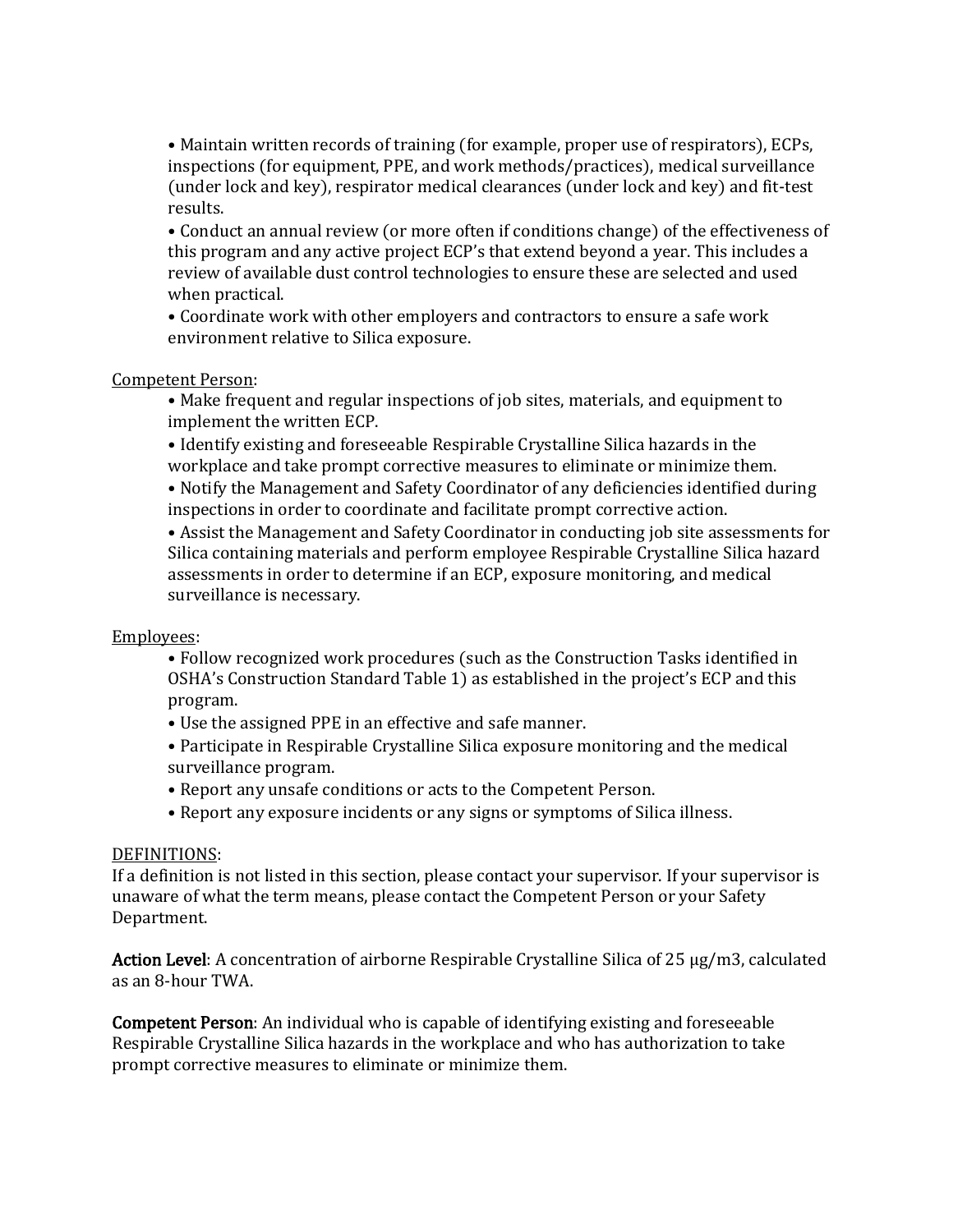Employee Exposure: The exposure to airborne Respirable Crystalline Silica that would occur if the employee were not using a respirator.

High-Efficiency Particulate Air (HEPA) Filter: A filter that is at least 99.97 percent efficient in removing monodispersed particles of 0.3 micrometers in diameter.

Objective Data: Information, such as air monitoring data from industry-wide surveys or calculations based on the composition of a substance, demonstrating employee exposure to Respirable Crystalline Silica associated with a particular product or material or a specific process, task, or activity. The data must reflect workplace conditions closely resembling or with a higher exposure potential than the processes, types of material, control methods, work practices, and environmental conditions in the employer's current operations.

Permissible Exposure Limit (PEL): The employer shall ensure that no employee is exposed to an airborne concentration of Respirable Crystalline Silica in excess of 50 μg/m3, calculated as an 8-hour TWA.

Physician or Other Licensed Health Care Professional (PLHCP): An individual whose legally permitted scope of practice (i.e., license, registration, or certification) allows him or her to independently provide or be delegated the responsibility to provide some or all of the particular health care services required by the Medical Surveillance Section of the OSHA Respirable Crystalline Silica Standard.

Respirable Crystalline Silica: Quartz, Cristobalite, and/or Tridymite contained in airborne particles that are determined to be respirable by a sampling device designed to meet the characteristics for respirable-particle size- selective samplers specified in the International Organization for Standardization (ISO) 7708:1995: Air Quality-Particle Size Fraction Definitions for Health-Related Sampling.

Specialist: An American Board Certified Specialist in Pulmonary Disease or an American Board Certified Specialist in Occupational Medicine.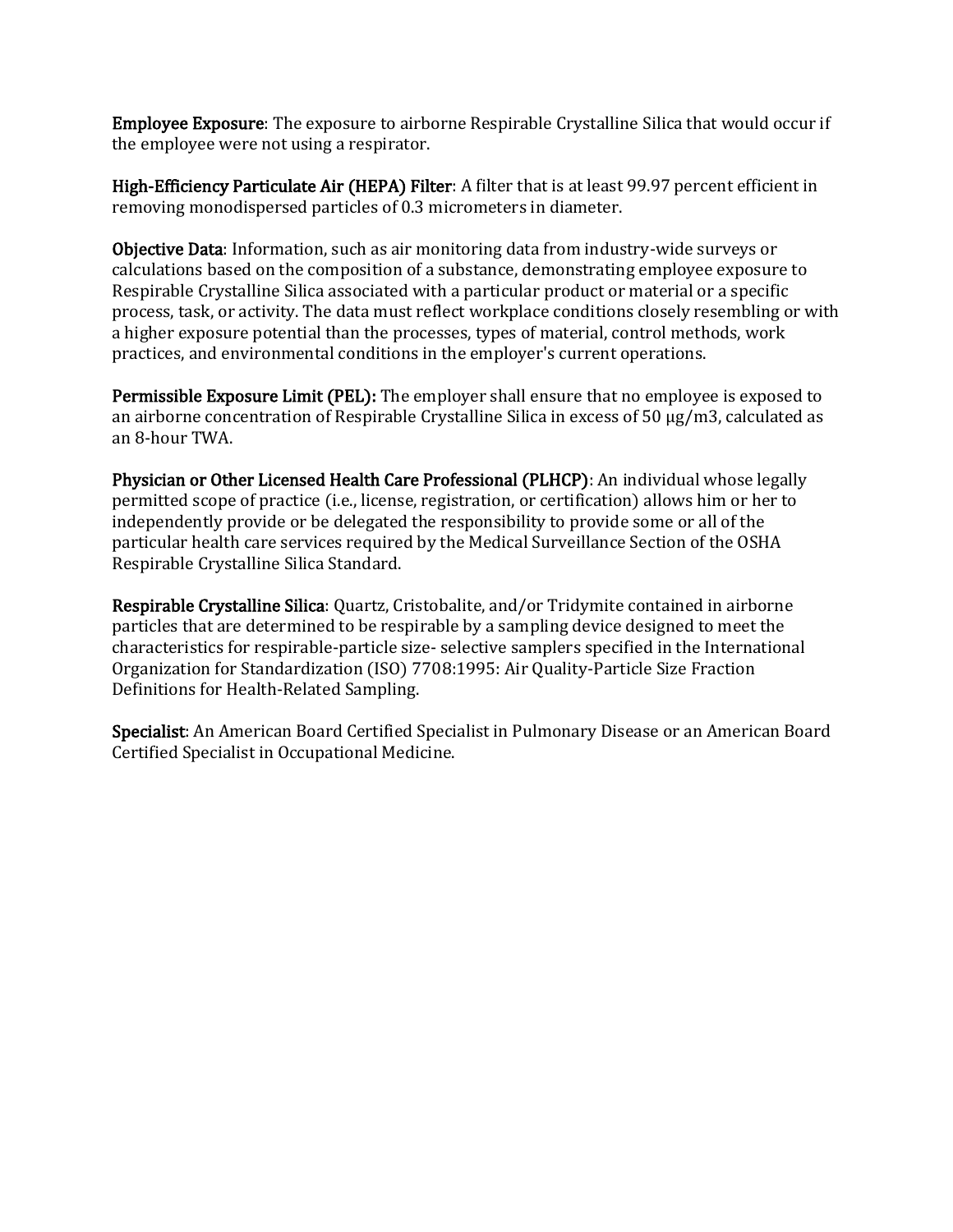# REQUIREMENTS:

When possible and applicable, Coating Specialist, LLC will conduct activities with potential silica exposure to be consistent with OSHA's Construction Standard Table 1. Supervisors will ensure each employee under their supervision and engaged in a task identified on OSHA's Construction Standard Table 1 have fully and properly implemented the engineering controls, work practices, and respiratory protection specified for the task on Table 1 (unless Coating Specialist, LLC has assessed and limited the exposure of the employee to Respirable Crystalline Silica in accordance with the Alternative Exposure Control Methods Section of this program).

| Table 1: Construction Task or |                                                                                            | <b>Engineering and Work</b>     |                                                                                                                                                                                                                                              |                |                   | <b>Required Respiratory</b>                                   |                                                                       |
|-------------------------------|--------------------------------------------------------------------------------------------|---------------------------------|----------------------------------------------------------------------------------------------------------------------------------------------------------------------------------------------------------------------------------------------|----------------|-------------------|---------------------------------------------------------------|-----------------------------------------------------------------------|
| <b>Equipment Operation</b>    |                                                                                            | <b>Practice Control Methods</b> |                                                                                                                                                                                                                                              |                | <b>Protection</b> |                                                               |                                                                       |
| $\leq$ 4 hours/shift          |                                                                                            |                                 |                                                                                                                                                                                                                                              | >4 hours/shift |                   |                                                               |                                                                       |
| 1                             | Stationary masonry<br>saws                                                                 |                                 | · Use saw equipped<br>with integrated water<br>delivery system that<br>continuously feeds<br>water to the blade.<br>• Operate and<br>maintain tool in<br>accordance with<br>manufacturer's<br>instructions to<br>minimize dust<br>emissions. |                | None<br>None      |                                                               | None                                                                  |
| 2a                            | Handheld power saws<br>(any blade diameter)<br>when used outdoors                          |                                 | • Use saw equipped<br>with integrated water<br>delivery system that<br>continuously feeds<br>water to the blade.<br>• Operate and<br>maintain tool in<br>accordance with<br>manufacturer's<br>instructions to<br>minimize dust<br>emissions. |                |                   |                                                               | N95 (or Greater<br>Efficiency) Filtering<br>Facepiece or Half<br>Mask |
| 2 <sub>b</sub>                | Handheld power saws<br>(any blade diameter)<br>when used indoors or<br>in an enclosed area |                                 | • Use saw equipped<br>with integrated water<br>delivery system that<br>continuously feeds<br>water to the blade.<br>• Operate and<br>maintain tool in<br>accordance with<br>manufacturer's<br>instructions to<br>minimize dust<br>emissions. |                | Mask              | N95 (or Greater<br>Efficiency) Filtering<br>Facepiece or Half | N95 (or Greater<br>Efficiency) Filtering<br>Facepiece or Half<br>Mask |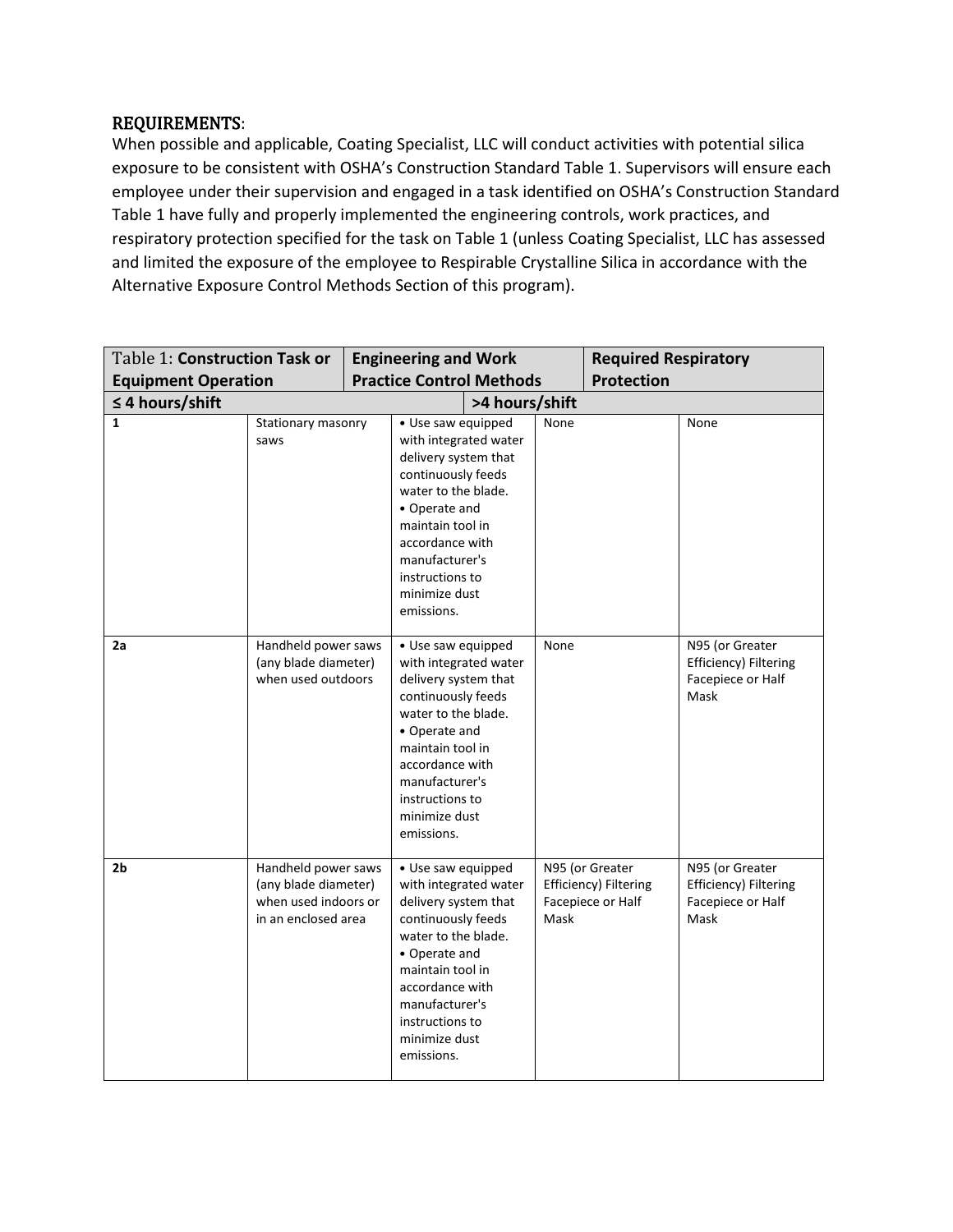| 3<br>4a                     | Handheld power<br>saws for cutting<br>fiber-cement board<br>(with blade<br>diameter of 8<br>inches or less) for<br>tasks performed<br>outdoors only<br>Walk-behind saws<br>when used outdoors | • Use saw equipped<br>with commercially<br>available dust<br>collection system.<br>• Operate and<br>maintain tool in<br>accordance with<br>manufacturer's<br>instructions to<br>minimize dust<br>emissions.<br>• Dust collector must<br>provide the air flow<br>recommended by the<br>tool manufacturer, or<br>greater, and have a<br>filter with 99% or<br>greater efficiency.<br>· Use saw equipped<br>with integrated water<br>delivery system that<br>continuously feeds<br>water to the blade.<br>• Operate and<br>maintain tool in<br>accordance with<br>manufacturer's<br>instructions to<br>minimize dust | None<br>None |                                                               | None<br>None                                                          |
|-----------------------------|-----------------------------------------------------------------------------------------------------------------------------------------------------------------------------------------------|-------------------------------------------------------------------------------------------------------------------------------------------------------------------------------------------------------------------------------------------------------------------------------------------------------------------------------------------------------------------------------------------------------------------------------------------------------------------------------------------------------------------------------------------------------------------------------------------------------------------|--------------|---------------------------------------------------------------|-----------------------------------------------------------------------|
| <b>Construction Task or</b> |                                                                                                                                                                                               | emissions.<br><b>Engineering and Work</b>                                                                                                                                                                                                                                                                                                                                                                                                                                                                                                                                                                         |              | <b>Required Respiratory</b>                                   |                                                                       |
| <b>Equipment Operation</b>  |                                                                                                                                                                                               | <b>Practice Control Methods</b>                                                                                                                                                                                                                                                                                                                                                                                                                                                                                                                                                                                   |              | <b>Protection</b>                                             |                                                                       |
| $\leq$ 4 hours/shift        |                                                                                                                                                                                               | >4 hours/shift                                                                                                                                                                                                                                                                                                                                                                                                                                                                                                                                                                                                    |              |                                                               |                                                                       |
| 4b                          | Walk-behind saws<br>when used indoors or<br>in an enclosed area                                                                                                                               | · Use saw equipped<br>with integrated water<br>delivery system that<br>continuously feeds<br>water to the blade.<br>• Operate and<br>maintain tool in<br>accordance with<br>manufacturer's<br>instructions to<br>minimize dust<br>emissions.                                                                                                                                                                                                                                                                                                                                                                      | Mask         | N95 (or Greater<br>Efficiency) Filtering<br>Facepiece or Half | N95 (or Greater<br>Efficiency) Filtering<br>Facepiece or Half<br>Mask |
| 5                           | Drivable saws for<br>tasks performed<br>outdoors only                                                                                                                                         | · Use saw equipped<br>with integrated water<br>delivery system that<br>continuously feeds<br>water to the blade.<br>• Operate and<br>maintain tool in<br>accordance with<br>manufacturer's                                                                                                                                                                                                                                                                                                                                                                                                                        | None         |                                                               | None                                                                  |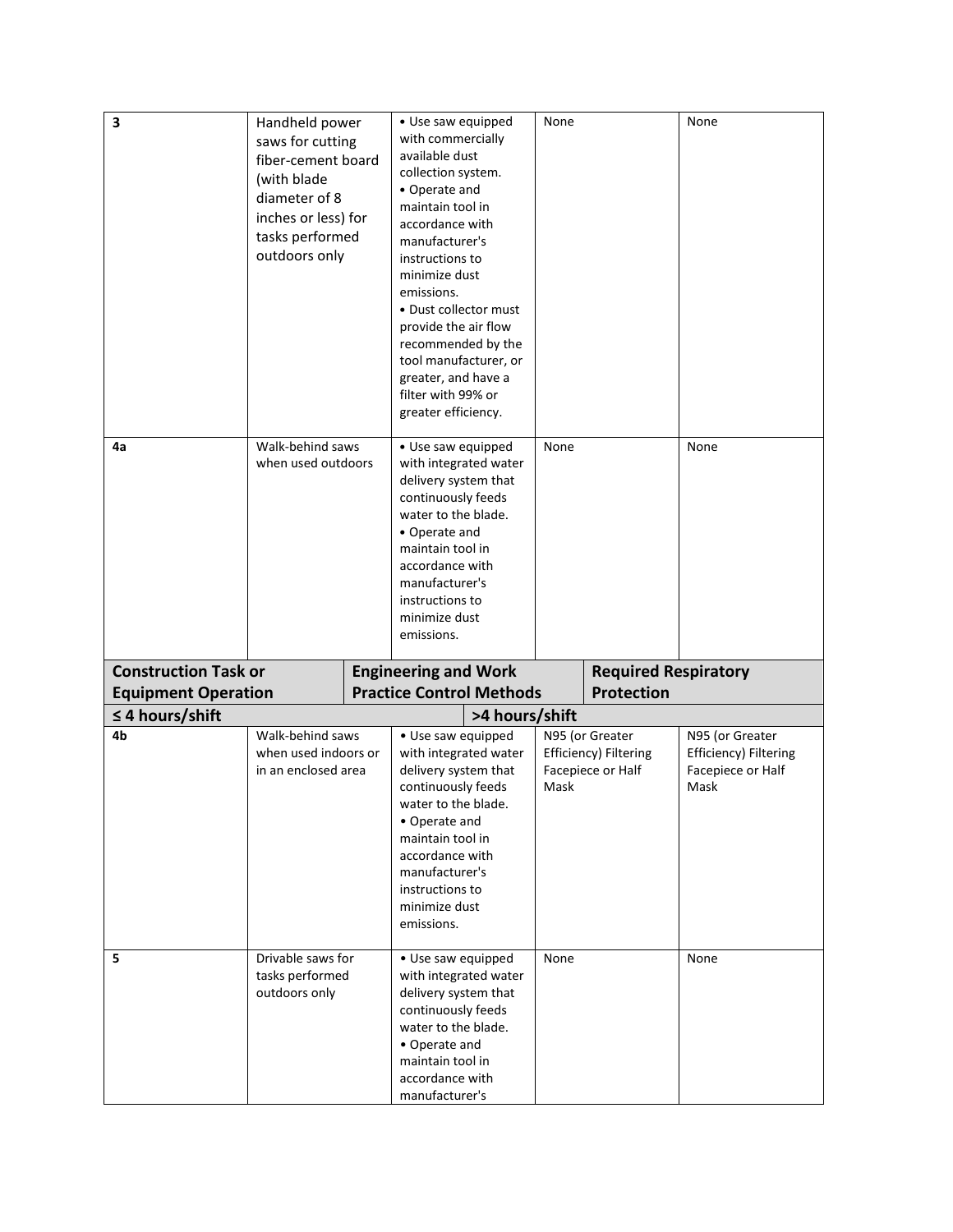|    |                                                                                         | instructions to<br>minimize dust<br>emissions.                                                                                                                                                                                                                                                                                                                                                                                                                                                               |                                                                       |                                                                       |
|----|-----------------------------------------------------------------------------------------|--------------------------------------------------------------------------------------------------------------------------------------------------------------------------------------------------------------------------------------------------------------------------------------------------------------------------------------------------------------------------------------------------------------------------------------------------------------------------------------------------------------|-----------------------------------------------------------------------|-----------------------------------------------------------------------|
| 6  | Rig-mounted core<br>saws or drills                                                      | · Use tool equipped<br>with integrated water<br>delivery system that<br>supplies water to<br>cutting surface.<br>• Operate and<br>maintain tool in<br>accordance with<br>manufacturer's<br>instructions to<br>minimize dust<br>emissions.                                                                                                                                                                                                                                                                    | None                                                                  | None                                                                  |
| 7  | Handheld and stand-<br>mounted drills<br>(including impact and<br>rotary hammer drills) | · Use drill equipped<br>with commercially<br>available shroud or<br>cowling with dust<br>collection system.<br>• Operate and<br>maintain tool in<br>accordance with<br>manufacturer's<br>instructions to<br>minimize dust<br>emissions.<br>• Dust collector must<br>provide the air flow<br>recommended by the<br>tool manufacturer, or<br>greater, and have a<br>filter with 99% or<br>greater efficiency and<br>a filter-cleaning<br>mechanism.<br>• Use a HEPA-filtered<br>vacuum when<br>cleaning holes. | None                                                                  | None                                                                  |
| 8  | Dowel drilling rigs for<br>concrete for tasks<br>performed outdoors<br>only             | • Use shroud around<br>drill bit with a dust<br>collection system.<br>· Dust collector must<br>have a filter with 99%<br>or greater efficiency<br>and a filter cleaning<br>mechanism.<br>• Use a HEPA-filtered<br>vacuum when<br>cleaning holes.                                                                                                                                                                                                                                                             | N95 (or Greater<br>Efficiency) Filtering<br>Facepiece or Half<br>Mask | N95 (or Greater<br>Efficiency) Filtering<br>Facepiece or Half<br>Mask |
| 9а | Vehicle-mounted<br>drilling rigs for rock<br>and concrete                               | • Use dust collection<br>system with close<br>capture hood or<br>shroud around drill                                                                                                                                                                                                                                                                                                                                                                                                                         | None                                                                  | None                                                                  |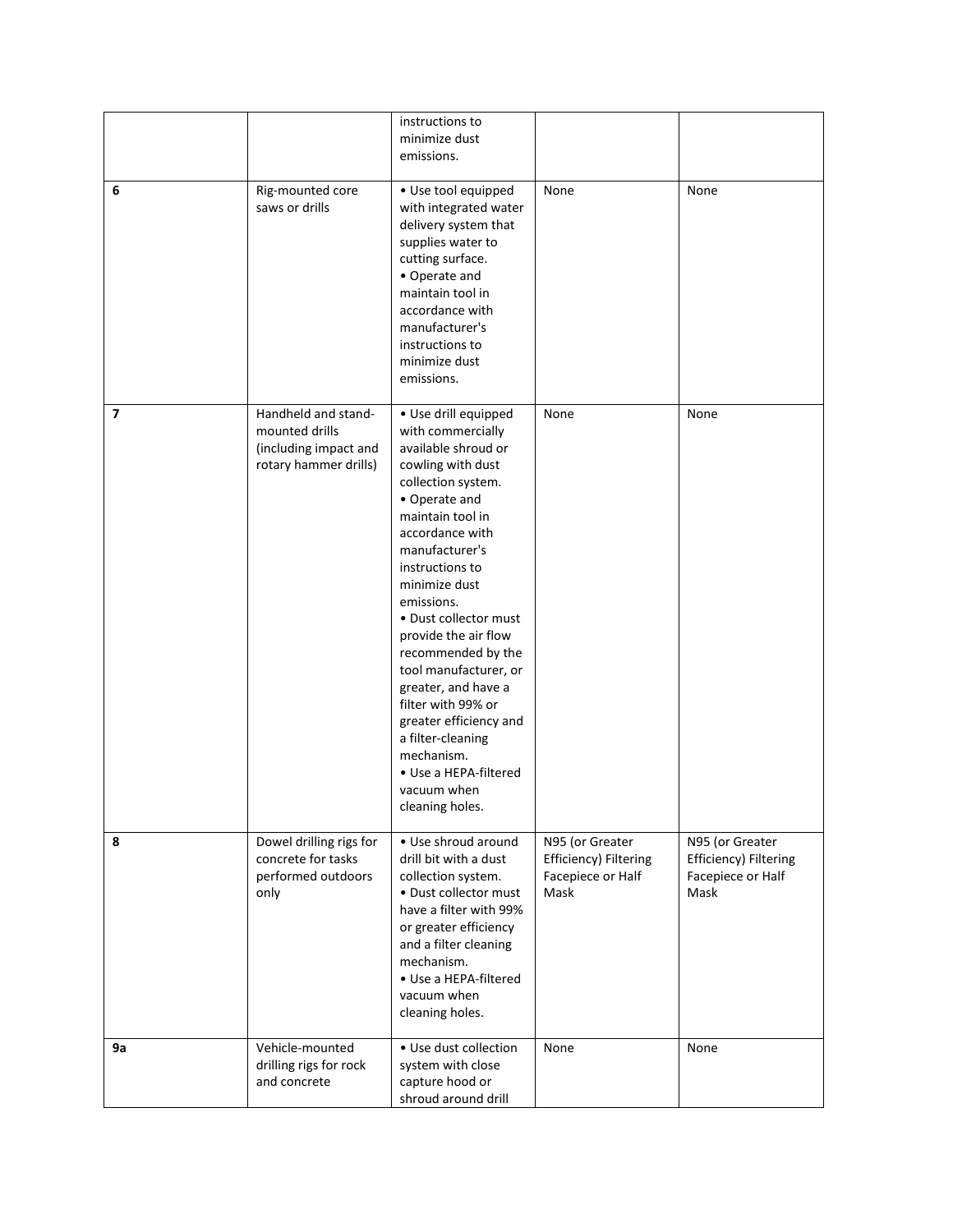|                                                    |                                                                                                      | bit with a low-flow<br>water spray to wet<br>the dust at the<br>discharge point from<br>the dust collector.                                                                                                                                                                                                                                                                                                                          |                                                                       |                                                               |                                                                       |
|----------------------------------------------------|------------------------------------------------------------------------------------------------------|--------------------------------------------------------------------------------------------------------------------------------------------------------------------------------------------------------------------------------------------------------------------------------------------------------------------------------------------------------------------------------------------------------------------------------------|-----------------------------------------------------------------------|---------------------------------------------------------------|-----------------------------------------------------------------------|
| 9b                                                 | Vehicle-mounted<br>drilling rigs for rock<br>and concrete                                            | • Operate from within<br>an enclosed cab and<br>use water for dust<br>suppression on drill<br>bit.                                                                                                                                                                                                                                                                                                                                   | None                                                                  |                                                               | None                                                                  |
| 10a                                                | Jackhammers and<br>handheld powered<br>chipping tools when<br>used outdoors                          | • Use tool with water<br>delivery system that<br>supplies a continuous<br>stream or spray of<br>water at the point of<br>impact.                                                                                                                                                                                                                                                                                                     | None                                                                  |                                                               | N95 (or Greater<br>Efficiency) Filtering<br>Facepiece or Half<br>Mask |
| <b>Construction Task or</b>                        |                                                                                                      | <b>Engineering and Work</b>                                                                                                                                                                                                                                                                                                                                                                                                          |                                                                       | <b>Required Respiratory</b>                                   |                                                                       |
| <b>Equipment Operation</b><br>$\leq$ 4 hours/shift |                                                                                                      | <b>Practice Control Methods</b><br>>4 hours/shift                                                                                                                                                                                                                                                                                                                                                                                    |                                                                       | <b>Protection</b>                                             |                                                                       |
| 10 <sub>b</sub>                                    | Jackhammers and<br>handheld powered<br>chipping tools when<br>used indoors or in an<br>enclosed area | • Use tool with water<br>delivery system that<br>supplies a continuous<br>stream or spray of<br>water at the point of<br>impact.                                                                                                                                                                                                                                                                                                     | N95 (or Greater<br>Efficiency) Filtering<br>Facepiece or Half<br>Mask |                                                               | N95 (or Greater<br>Efficiency) Filtering<br>Facepiece or Half<br>Mask |
| 10 <sub>c</sub>                                    | Jackhammers and<br>handheld powered<br>chipping tools when<br>used outdoors                          | • Use tool equipped<br>with commercially<br>available shroud and<br>dust collection<br>system.<br>• Operate and<br>maintain tool in<br>accordance with<br>manufacturer's<br>instructions to<br>minimize dust<br>emissions.<br>• Dust collector must<br>provide the air flow<br>recommended by the<br>tool manufacturer, or<br>greater, and have a<br>filter with 99% or<br>greater efficiency and<br>a filter-cleaning<br>mechanism. | None                                                                  |                                                               | N95 (or Greater<br>Efficiency) Filtering<br>Facepiece or Half<br>Mask |
| <b>10d</b>                                         | Jackhammers and<br>handheld powered<br>chipping tools when<br>used indoors or in an<br>enclosed area | · Use tool equipped<br>with commercially<br>available shroud and<br>dust collection<br>system.                                                                                                                                                                                                                                                                                                                                       | Mask                                                                  | N95 (or Greater<br>Efficiency) Filtering<br>Facepiece or Half | N95 (or Greater<br>Efficiency) Filtering<br>Facepiece or Half<br>Mask |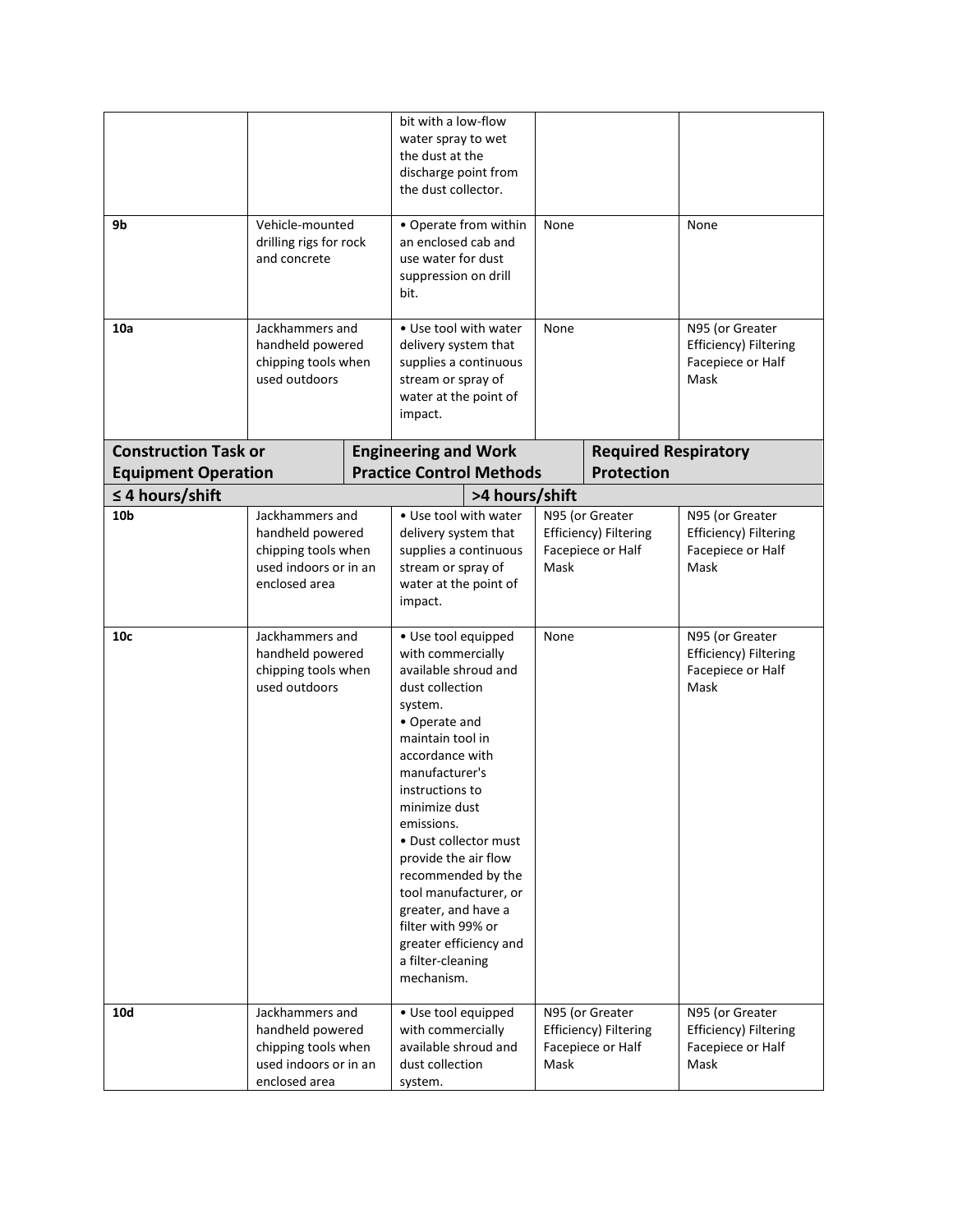|     |                                                                                                    | • Operate and<br>maintain tool in<br>accordance with<br>manufacturer's<br>instructions to<br>minimize dust<br>emissions.<br>• Dust collector must<br>provide the air flow<br>recommended by the<br>tool manufacturer, or<br>greater, and have a<br>filter with 99% or<br>greater efficiency and<br>a filter-cleaning<br>mechanism.                                                                                                                                                            |                                                                       |                                                                 |
|-----|----------------------------------------------------------------------------------------------------|-----------------------------------------------------------------------------------------------------------------------------------------------------------------------------------------------------------------------------------------------------------------------------------------------------------------------------------------------------------------------------------------------------------------------------------------------------------------------------------------------|-----------------------------------------------------------------------|-----------------------------------------------------------------|
| 11  | Handheld grinders for<br>mortar removal (i.e.,<br>tuckpointing)                                    | • Use grinder<br>equipped with<br>commercially<br>available shroud and<br>dust collection<br>system.<br>• Operate and<br>maintain tool in<br>accordance with<br>manufacturer's<br>instructions to<br>minimize dust<br>emissions.<br>• Dust collector must<br>provide 25 cubic feet<br>per minute (cfm) or<br>greater of airflow per<br>inch of wheel<br>diameter and have a<br>filter with 99% or<br>greater efficiency and<br>a cyclonic pre-<br>separator or filter-<br>cleaning mechanism. | N95 (or Greater<br>Efficiency) Filtering<br>Facepiece or Half<br>Mask | Powered Air-Purifying<br>Respirator (PAPR)<br>with P100 Filters |
| 12a | Handheld grinders for<br>uses other than<br>mortar removal for<br>tasks performed<br>outdoors only | • Use grinder<br>equipped with<br>integrated water<br>delivery system that<br>continuously feeds<br>water to the grinding<br>surface.<br>• Operate and<br>maintain tool in<br>accordance with<br>manufacturer's<br>instructions to<br>minimize dust<br>emissions.                                                                                                                                                                                                                             | None                                                                  | None                                                            |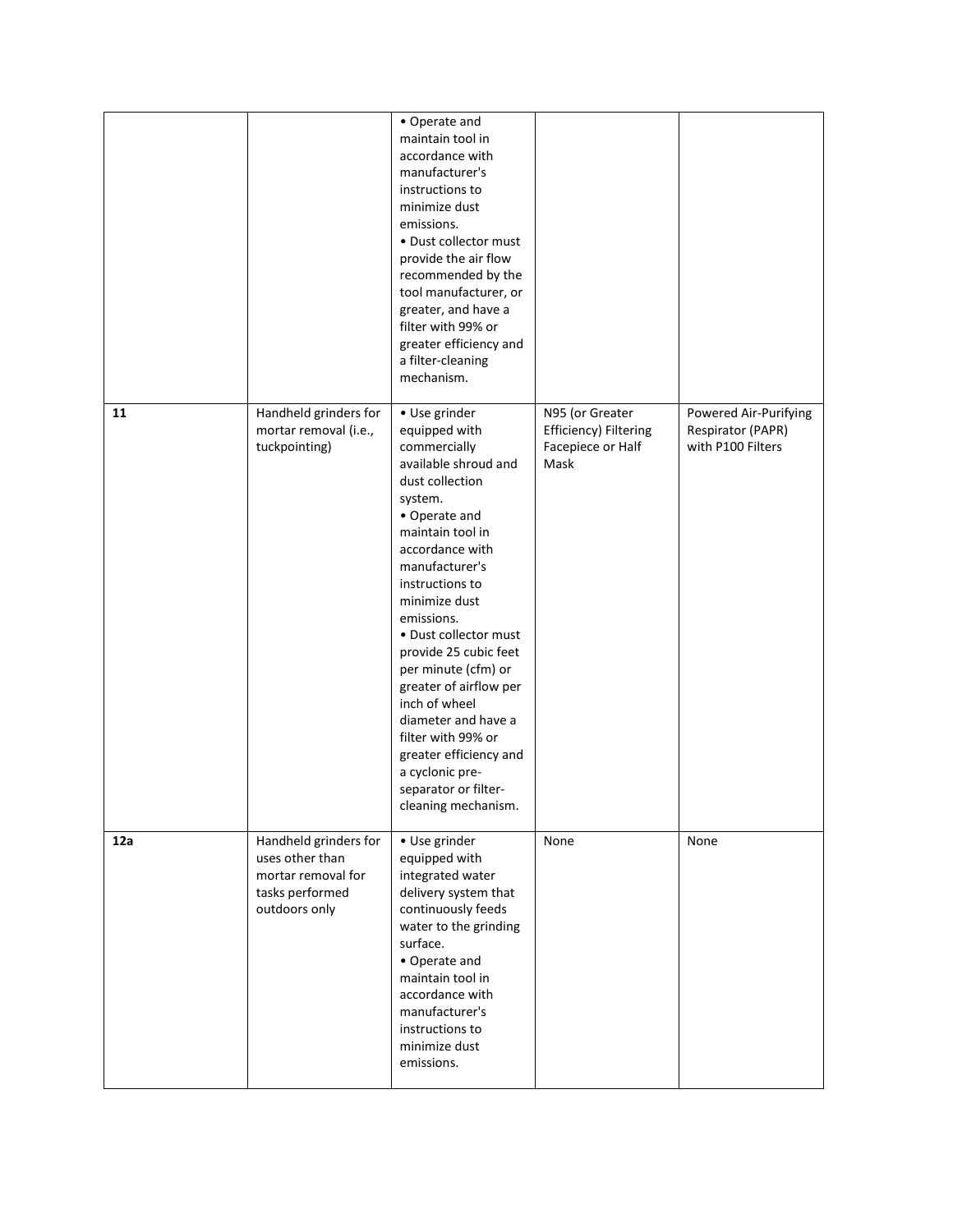| 12 <sub>b</sub>                |          | Handheld grinders for uses<br>other than mortar removal<br>when used outdoors<br>None |  | · Use grinder equipped with<br>commercially available<br>shroud and dust collection<br>system.<br>• Operate and maintain tool<br>in accordance with<br>manufacturer's instructions<br>to minimize dust emissions.<br>• Dust collector must<br>provide 25 cubic feet per<br>minute (cfm) or greater of<br>airflow per inch of wheel<br>diameter and have a filter<br>with 99% or greater<br>efficiency and a cyclonic<br>pre-separator or filter-<br>cleaning mechanism.<br>None                                                                                         |  |      | None |      |  |
|--------------------------------|----------|---------------------------------------------------------------------------------------|--|-------------------------------------------------------------------------------------------------------------------------------------------------------------------------------------------------------------------------------------------------------------------------------------------------------------------------------------------------------------------------------------------------------------------------------------------------------------------------------------------------------------------------------------------------------------------------|--|------|------|------|--|
| to minimize dust<br>emissions. |          |                                                                                       |  |                                                                                                                                                                                                                                                                                                                                                                                                                                                                                                                                                                         |  |      |      |      |  |
| 13 <sub>b</sub>                | grinders | Walk-behind milling<br>machines and floor                                             |  | • Use machine<br>equipped with dust<br>collection system<br>recommended by<br>the manufacturer.<br>• Operate and<br>maintain tool in<br>accordance with<br>manufacturer's<br>instructions to<br>minimize dust<br>emissions.<br>• Dust collector<br>must provide the air<br>flow recommended<br>by the<br>manufacturer, or<br>greater, and have a<br>filter with 99% or<br>greater efficiency<br>and a filter-cleaning<br>mechanism.<br>• When used<br>indoors or in an<br>enclosed area, use a<br>HEPA-filtered<br>vacuum to remove<br>loose dust in<br>between passes. |  | None |      | None |  |
| 14                             |          | Small drivable<br>milling machines<br>(less than half-lane)                           |  | • Use a machine<br>equipped with<br>supplemental water<br>sprays designed to<br>suppress dust.                                                                                                                                                                                                                                                                                                                                                                                                                                                                          |  | None |      | None |  |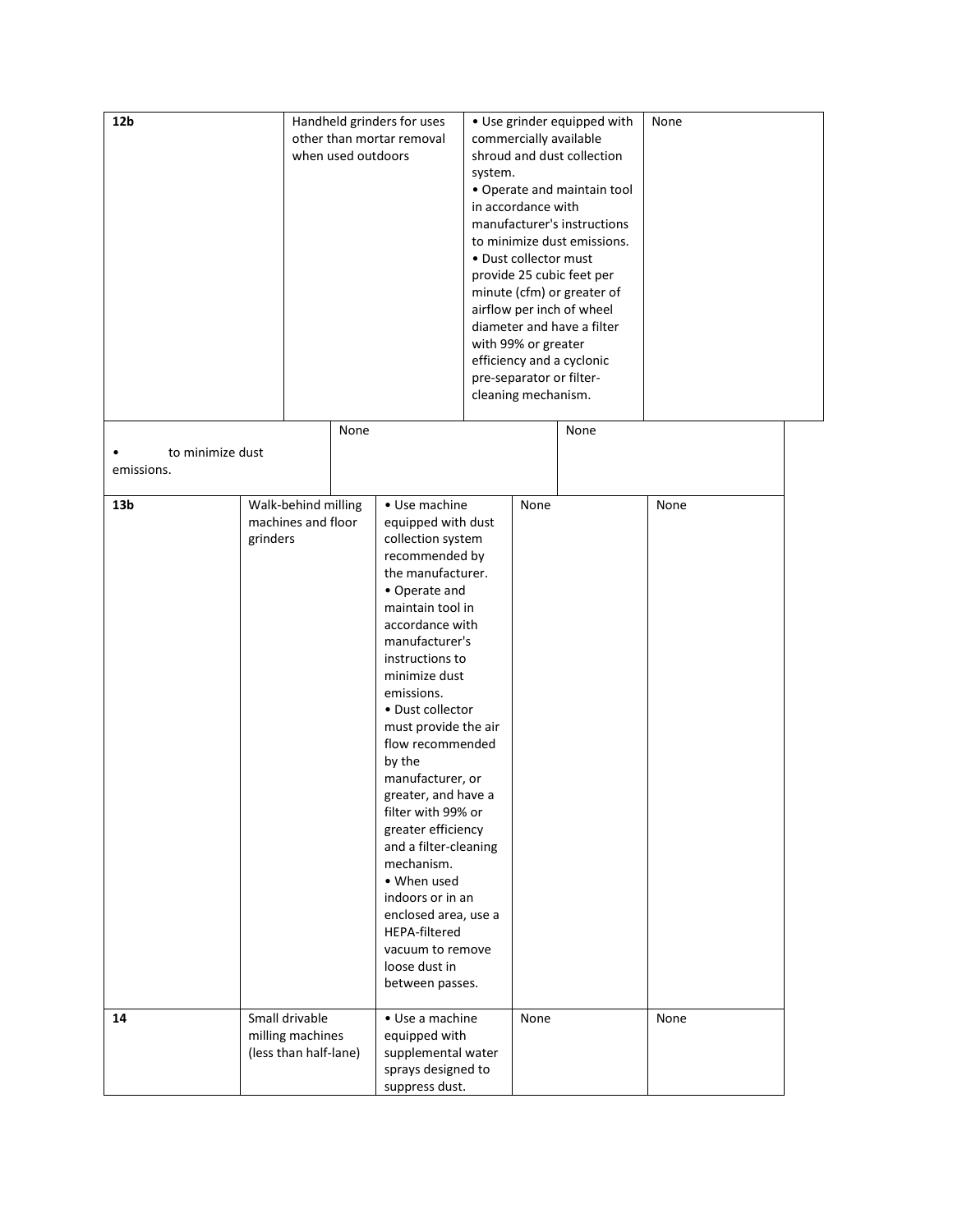|                             |                                                                                                                                    |                                                                                                                                                                                                                        | • Water must be<br>combined with a<br>surfactant.<br>• Operate and<br>maintain machine to<br>minimize dust<br>emissions.                                                                                                  |  |                |                             |      |      |
|-----------------------------|------------------------------------------------------------------------------------------------------------------------------------|------------------------------------------------------------------------------------------------------------------------------------------------------------------------------------------------------------------------|---------------------------------------------------------------------------------------------------------------------------------------------------------------------------------------------------------------------------|--|----------------|-----------------------------|------|------|
| 15a                         | Large drivable<br>milling machines<br>(half-lane and<br>larger) for cuts of<br>any depth on<br>asphalt only                        |                                                                                                                                                                                                                        | • Use machine<br>equipped with<br>exhaust ventilation<br>on drum enclosure<br>and supplemental<br>water sprays<br>designed to<br>suppress dust.<br>• Operate and<br>maintain machine to<br>minimize dust<br>emissions.    |  | None           |                             | None |      |
| 15b                         | Large drivable<br>milling machines<br>(half-lane and<br>larger) for cuts of<br>four inches in depth<br>or less on any<br>substrate | • Use machine<br>equipped with<br>exhaust ventilation<br>on drum enclosure<br>and supplemental<br>water sprays<br>designed to<br>suppress dust.<br>• Operate and<br>maintain machine to<br>minimize dust<br>emissions. |                                                                                                                                                                                                                           |  | None           |                             | None |      |
| 15c                         | Large drivable<br>milling machines<br>(half-lane and<br>larger) for cuts of<br>four inches in depth<br>or less on any<br>substrate |                                                                                                                                                                                                                        | • Use a machine<br>equipped with<br>supplemental water<br>spray designed to<br>suppress dust.<br>• Water must be<br>combined with a<br>surfactant.<br>• Operate and<br>maintain machine to<br>minimize dust<br>emissions. |  | None           |                             | None |      |
| <b>Construction Task or</b> |                                                                                                                                    |                                                                                                                                                                                                                        | <b>Engineering and Work</b>                                                                                                                                                                                               |  |                | <b>Required Respiratory</b> |      |      |
| <b>Equipment Operation</b>  |                                                                                                                                    |                                                                                                                                                                                                                        | <b>Practice Control Methods</b>                                                                                                                                                                                           |  | >4 hours/shift | <b>Protection</b>           |      |      |
| $\leq$ 4 hours/shift<br>16  | Crushing machines                                                                                                                  |                                                                                                                                                                                                                        | · Use equipment<br>designed to deliver<br>water spray or mist<br>for dust suppression<br>at crusher and other<br>points where dust is<br>generated (e.g.,                                                                 |  | None           |                             |      | None |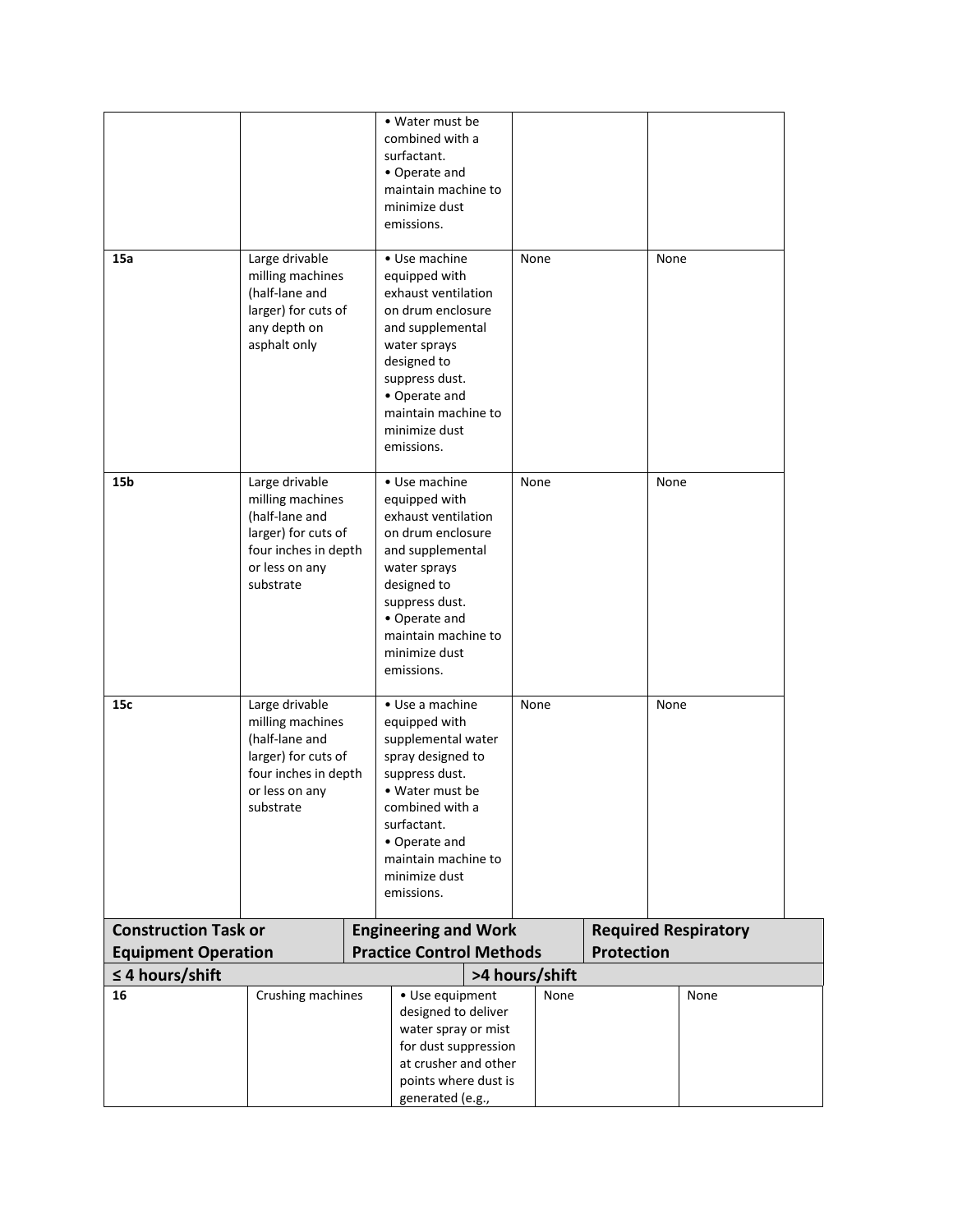|                 |                                                                                                                                                                                                                                         | hoppers, conveyers,<br>sieves/sizing or<br>vibrating<br>components, and<br>discharge points).<br>• Operate and<br>maintain machine in<br>accordance with<br>manufacturer's<br>instructions to<br>minimize dust<br>emissions.<br>• Use a ventilated<br>booth that provides<br>fresh, climate-<br>controlled air to the<br>operator, or a remote<br>control station. |      |      |
|-----------------|-----------------------------------------------------------------------------------------------------------------------------------------------------------------------------------------------------------------------------------------|--------------------------------------------------------------------------------------------------------------------------------------------------------------------------------------------------------------------------------------------------------------------------------------------------------------------------------------------------------------------|------|------|
| 17a             | Heavy equipment and<br>utility vehicles used<br>to abrade or fracture<br>silica-containing<br>materials (e.g., hoe-<br>ramming, rock<br>ripping) or used<br>during demolition<br>activities involving<br>silica-containing<br>materials | • Operate equipment<br>from within an<br>enclosed cab.                                                                                                                                                                                                                                                                                                             | None | None |
| 17 <sub>b</sub> | Heavy equipment and<br>utility vehicles used<br>to abrade or fracture<br>silica-containing<br>materials (e.g., hoe-<br>ramming, rock<br>ripping) or used<br>during demolition<br>activities involving<br>silica-containing<br>materials | • When employees<br>outside of the cab are<br>engaged in the task,<br>apply water and/or<br>dust suppressants as<br>necessary to minimize<br>dust emissions.                                                                                                                                                                                                       | None | None |
| 18a             | Heavy equipment and<br>utility vehicles for<br>tasks such as grading<br>and excavating but<br>not including<br>demolishing,<br>abrading, or<br>fracturing silica-<br>containing materials                                               | • Apply water and/or<br>dust suppressants as<br>necessary to minimize<br>dust emissions.                                                                                                                                                                                                                                                                           | None | None |
| 18b             | Heavy equipment and<br>utility vehicles for<br>tasks such as grading<br>and excavating but<br>not including<br>demolishing,<br>abrading, or                                                                                             | • When the<br>equipment operator<br>is the only employee<br>engaged in the task,<br>operate equipment<br>from within an<br>enclosed cab.                                                                                                                                                                                                                           | None | None |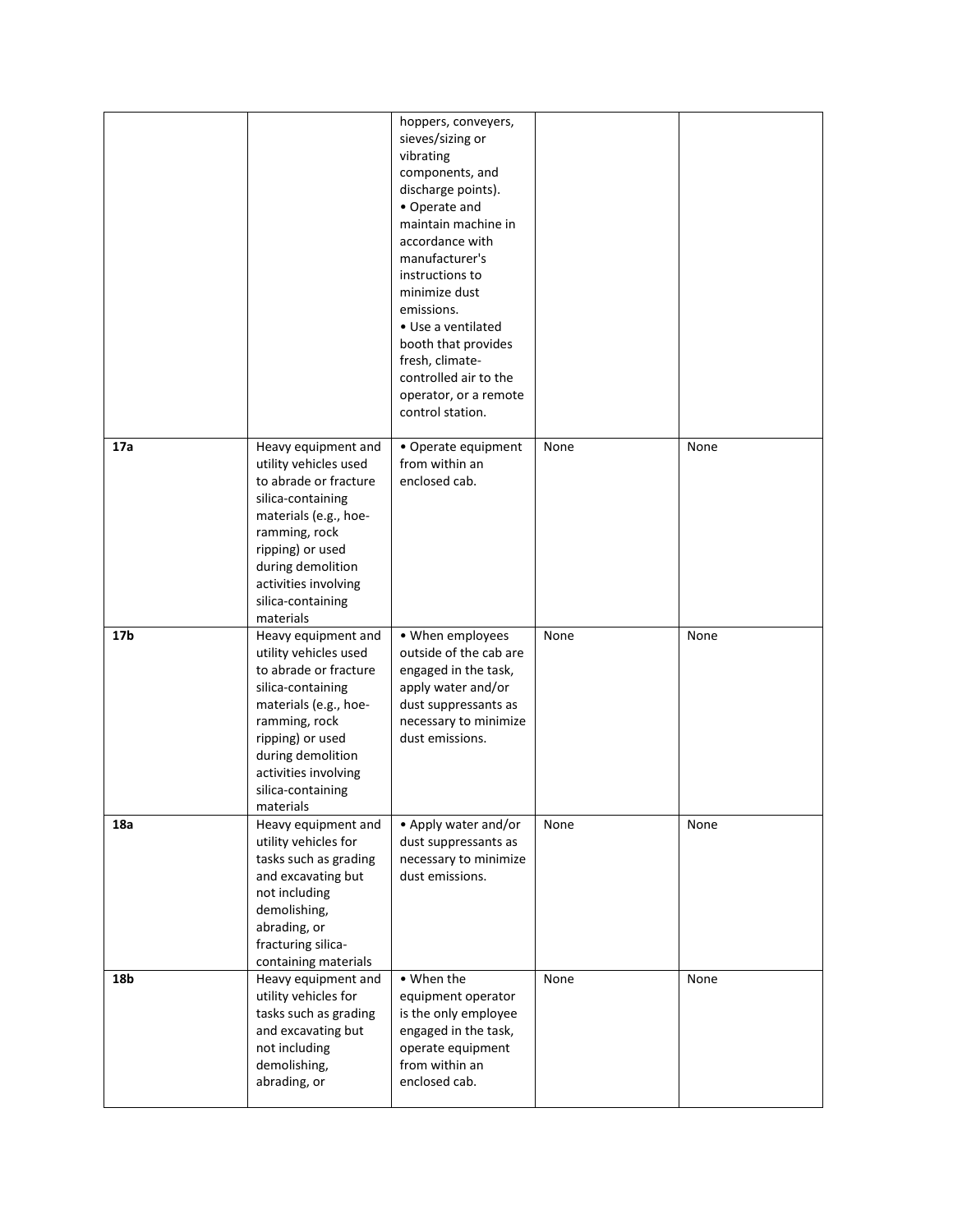| fracturing silica-<br>containing materials |  |  |
|--------------------------------------------|--|--|
|                                            |  |  |

# ALTERNATIVE EXPOSURE CONTROL METHODS:

Alternative Exposure Control Methods apply for tasks not listed in OSHA's Construction Standard Table 1, or where Coating Specialist, LLC cannot not fully and properly implement the engineering controls, work practices, and respiratory protection described in Table 1.

First, Coating Specialist, LLC will assess the exposure of each employee who, is or may reasonably be expected to be, exposed to Respirable Crystalline Silica at or above the Action Level in accordance with either the Performance Option or the Scheduled Monitoring Option.

# Performance Option:

Coating Specialist, LLC will assess the 8-hour TWA exposure for each employee on the basis of any combination of air monitoring data or objective data sufficient to accurately characterize employee exposures to Respirable Crystalline Silica.

# Scheduled Monitoring Option:

• Coating Specialist, LLC will perform initial monitoring to assess the 8-hour TWA exposure for each employee on the basis of one or more personal breathing zone air samples that reflect the exposures of employees on each shift, for each job classification, and in each work area. Where several employees perform the same tasks on the same shift and in the same work area, Coating Specialist, LLC will plan to monitor a representative fraction of these employees. When using representative monitoring, Coating Specialist, LLC will sample the employee(s) who are expected to have the highest exposure to Respirable Crystalline Silica.

• If initial monitoring indicates that employee exposures are below the Action Level, Coating Specialist, LLC will probably discontinue monitoring for those employees whose exposures are represented by such monitoring.

• Where the most recent exposure monitoring indicates that employee exposures are at or above the Action Level but at or below the PEL, Coating Specialist, LLC will repeat such monitoring within six months of the most recent monitoring.

• Where the most recent exposure monitoring indicates that employee exposures are above the PEL, Coating Specialist, LLC will repeat such monitoring within three months of the most recent monitoring.

• Where the most recent (non-initial) exposure monitoring indicates that employee exposures are below the Action Level, Coating Specialist, LLC will repeat such monitoring within six months of the most recent monitoring until two consecutive measurements, taken seven or more days apart, are below the Action Level, at which time Coating Specialist, LLC will probably discontinue monitoring for those employees whose exposures are represented by such monitoring, except when a reassessment is required. Coating Specialist, LLC will reassess exposures whenever a change in the production, process, control equipment, personnel, or work practices may reasonably be expected to result in new or additional exposures at or above the Action Level, or when Coating Specialist, LLC has any reason to believe that new or additional exposures at or above the Action Level have occurred.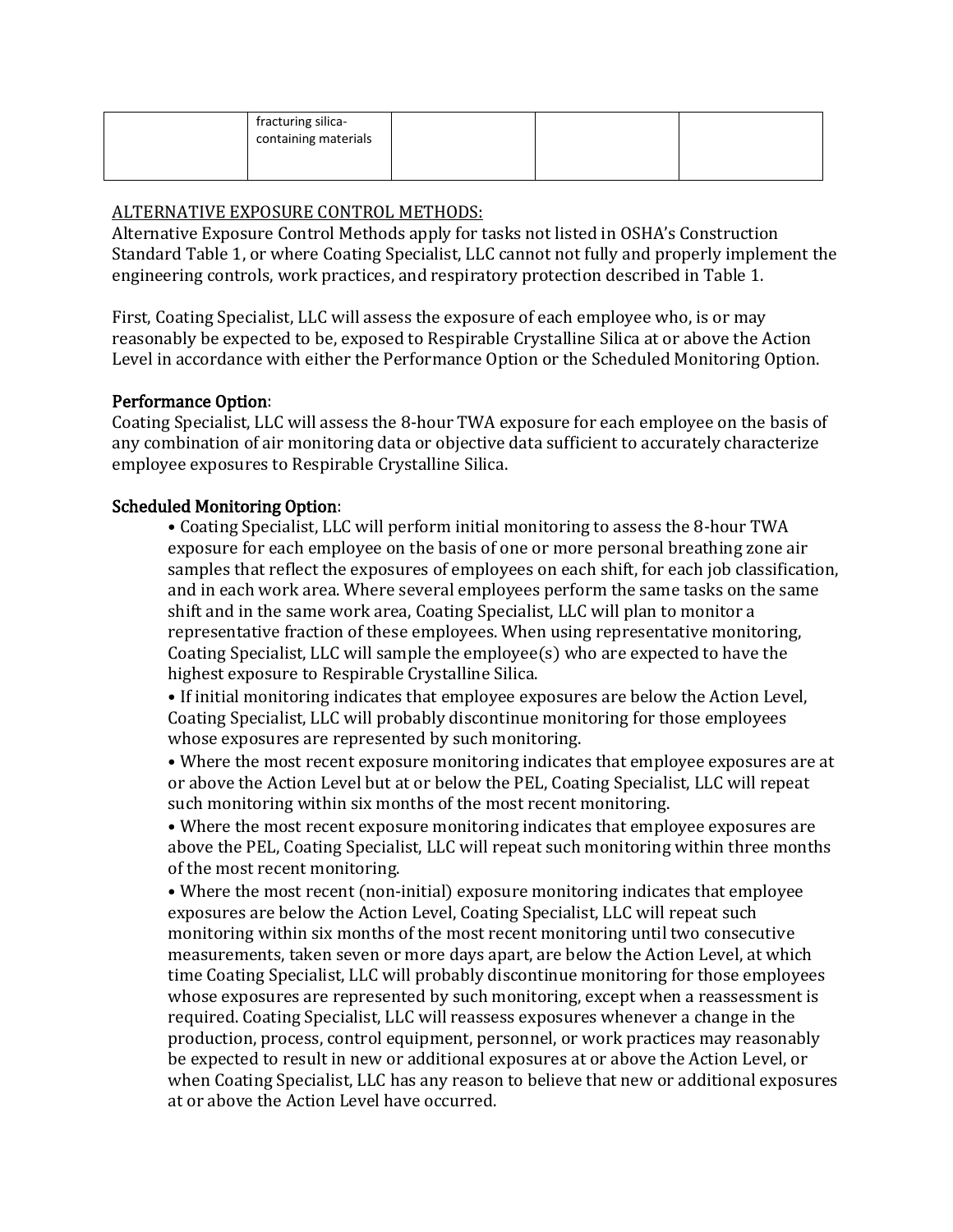Coating Specialist, LLC will ensure that all Respirable Crystalline Silica samples taken to satisfy the monitoring requirements of this program and OSHA are collected by a qualified individual (i.e. a Certified Industrial Hygienist) and the samples are evaluated by a qualified laboratory.

Within five working days after completing an exposure assessment, Coating Specialist, LLC will individually notify each affected employee in writing of the results of that assessment or post the results in an appropriate location accessible to all affected employees.

Whenever an exposure assessment indicates that employee exposure is above the PEL, Coating Specialist, LLC will describe in the written notification the corrective action being taken to reduce employee exposure to or below the PEL.

Where air monitoring is performed, Coating Specialist, LLC will provide affected employees or their designated representatives an opportunity to observe any monitoring of employee exposure to Respirable Crystalline Silica. When observation of monitoring requires entry into an area where the use of protective clothing or equipment is required for any workplace hazard, Coating Specialist, LLC will provide the observer with protective clothing and equipment at no cost and shall ensure that the observer uses such clothing and equipment.

Once air monitoring has been performed, Coating Specialist, LLC will determine its method of compliance based on the monitoring data and the hierarchy of controls. Coating Specialist, LLC will use engineering and work practice controls to reduce and maintain employee exposure to Respirable Crystalline Silica to or below the PEL, unless Coating Specialist, LLC can demonstrate that such controls are not feasible. Wherever such feasible engineering and work practice controls are not sufficient to reduce employee exposure to or below the PEL, Coating Specialist, LLC will nonetheless use them to reduce employee exposure to the lowest feasible level and shall supplement them with the use of respiratory protection.

In addition to the requirements of this program, Coating Specialist, LLC will comply with other programs and OSHA standards, when applicable, where abrasive blasting is conducted using Crystalline Silica-containing blasting agents, or where abrasive blasting is conducted on substrates that contain Crystalline Silica.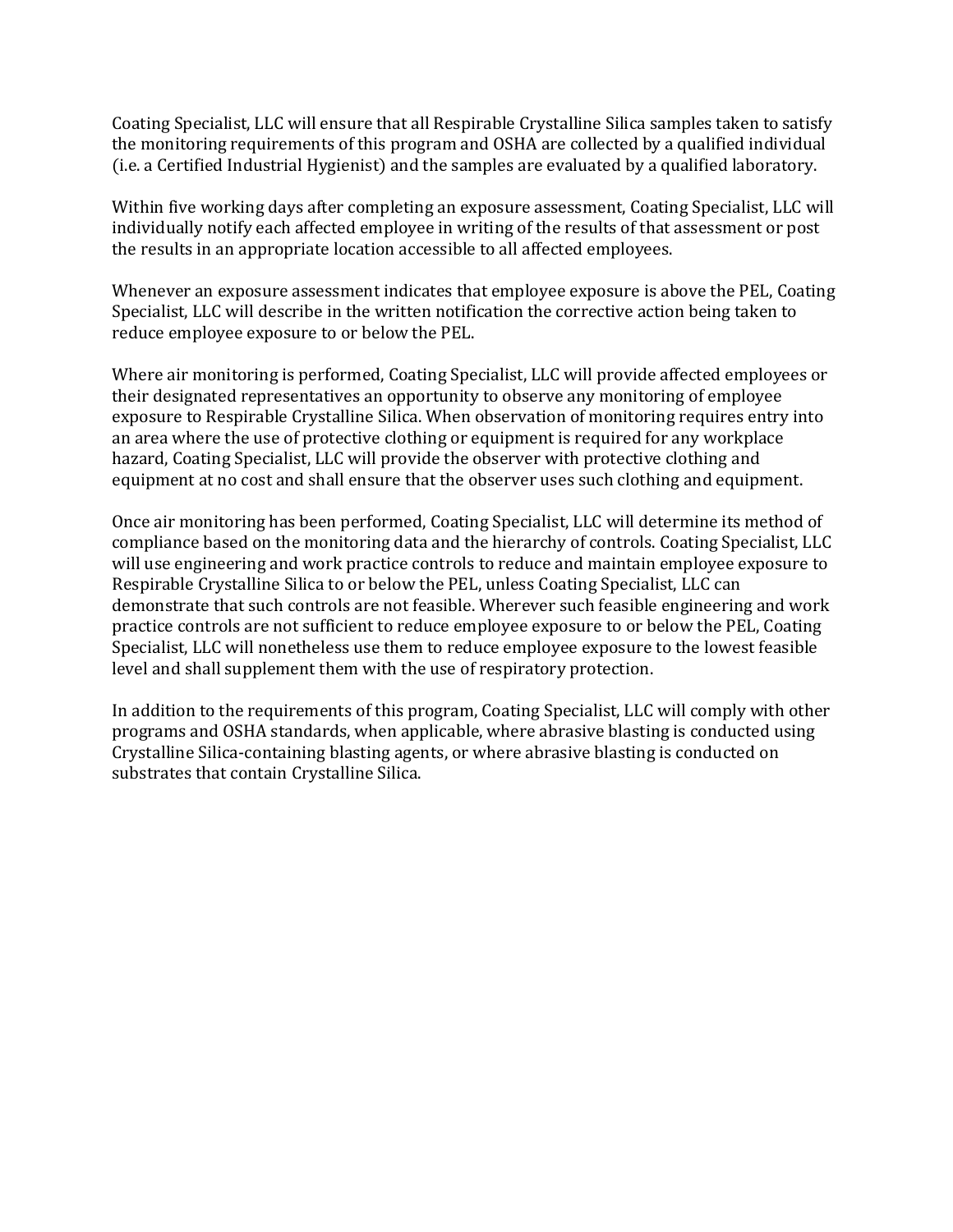## Control Methods:

Coating Specialist, LLC will provide control methods that are either consistent with Table 1 or otherwise minimize worker exposures to Silica. These exposure control methods can include engineering controls, work practices, and respiratory protection. Listed below are control methods to be used when Table 1 is not followed:

# Task:

Abrasive Blasting

Material(s):

Asphalt and/or Concrete

# Equipment and Control(s):

Respiratory Protection – Abrasive Blasting

# Task/Control Description:

All abrasive blasting of asphalt will require the use of a forced air hood, which provides fresh air to the operator while covering the operator's head, neck and shoulders to protect against rebounding blasting media.

# Respiratory Protection:

Where respiratory protection is required by this program, Coating Specialist, LLC will provide each employee an appropriate respirator that complies with the requirements of the company's Respiratory Protection Program and the OSHA Respiratory Protection Standard (29 CFR 1910.134).

Respiratory protection is required where specified by the OSHA Construction Standard Table 1, for tasks not listed in Table 1, or where the company has not fully and properly implemented the engineering controls, work practices, and respiratory protection described in Table 1. Situations requiring respiratory protection include:

• Where exposures exceed the PEL during periods necessary to install or implement feasible engineering and work practice controls;

• Where exposures exceed the PEL during tasks, such as certain maintenance and repair tasks, for which engineering and work practice controls are not feasible; and

• During tasks for which an employer has implemented all feasible engineering and work practice controls and such controls are not sufficient to reduce exposures to or below the PEL.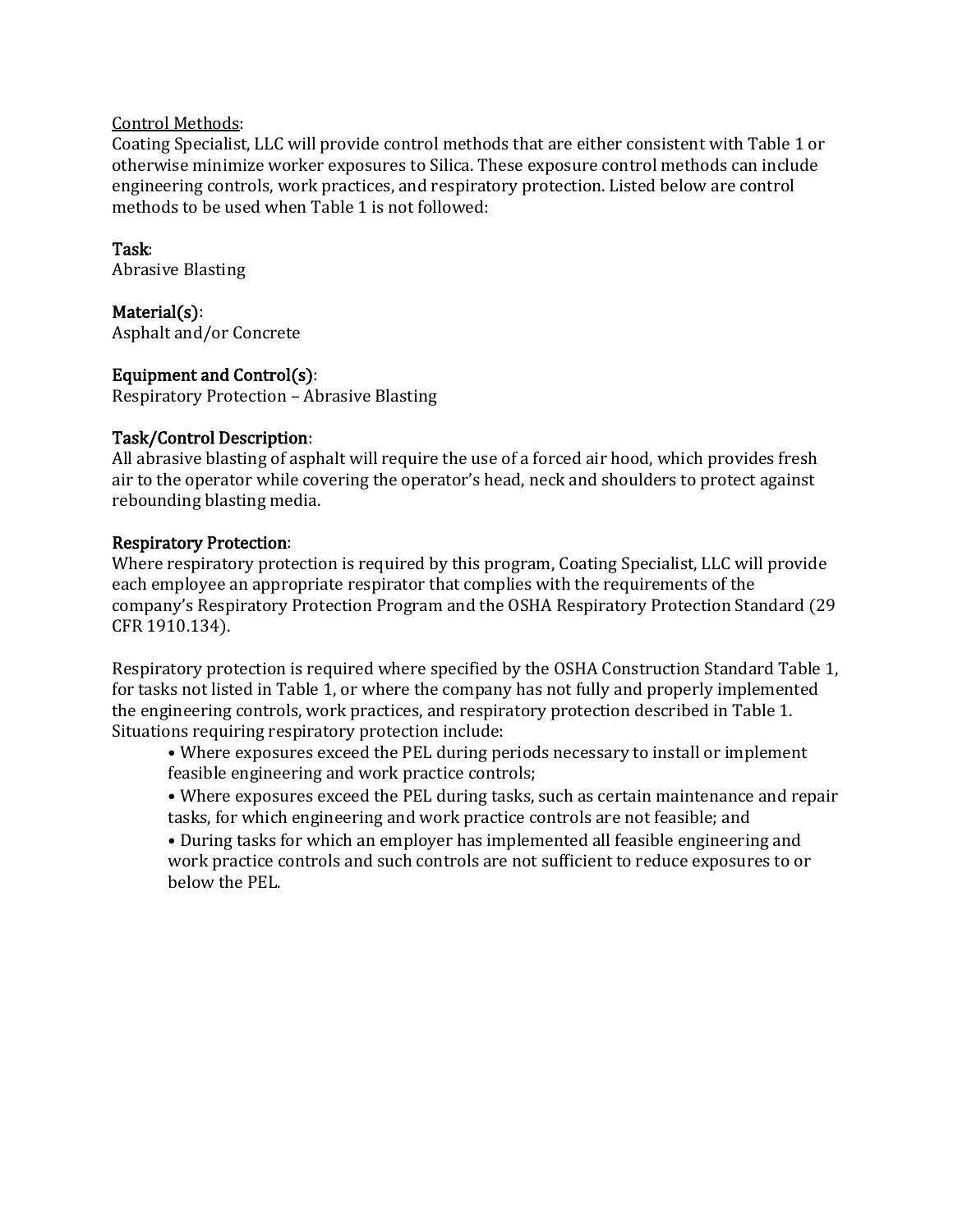## OTHER CONSIDERATIONS:

All equipment, dust collection systems, and vacuums listed in this program shall be operated and maintained in accordance with manufacturer's recommendations to minimize dust emissions and exposure's.

#### HOUSEKEEPING:

Coating Specialist, LLC does not allow dry sweeping or dry brushing where such activity could contribute to employee exposure to Respirable Crystalline Silica unless wet sweeping, HEPAfiltered vacuuming, or other methods that minimize the likelihood of exposure are not feasible.

Vacuums equipped with HEPA filters to be used to clean latent dust from field operations, as well as to remove latent dust from clothing. Employees are to wash exposed areas with water, rather than brushing off. Compressed air shall not be used to remove dust from surfaces, clothing, or persons.

All containers or bags containing dust are to remain tightly closed to prevent release of materials.

#### SAFETY OF OTHERS:

Access to work areas where respirable crystalline silica may be a hazard to be restricted to only essential personnel to the operation. Access may be restricted be erecting barricades, the use of Danger tape, the use of vehicles to prevent access to work area, or by coordinating with General Contractor to have access restricted for our operation.

#### WORKER TRAINING:

Employees are to be provided training to recognize tasks which may create an exposure to respirable crystalline silica. Employees are to be trained in effective measures to minimize and mitigate exposure, as well as in the use of the proper equipment and controls to assist in exposure mitigation. Employees are to be trained in the health hazards associated with respirable crystalline silica, and the medical surveillance provided by the company to ensure the health of the employee is monitored. All employees shall be provided a copy of the Silica Exposure Control Plan, as well as all other safety plans and programs, and may access plans and program document at any time.

#### MEDICAL SURVEILLANCE:

Medical surveillance shall be provided by the Company to employees for any employee who may utilize any form of respirator for more than 30 days per year.

Baseline medical exams to be provided to each employee, in where the medical provider will perform an exam to include a) medical and work history, with emphasis on respirable crystalline silica exposures and respiratory system; b) physical examination with emphasis on respiratory system; c) chest x-rays; d) pulmonary function test; e) testing for tuberculosis infection, as well as other testing deemed necessary by the medical provider to ensure employee safety.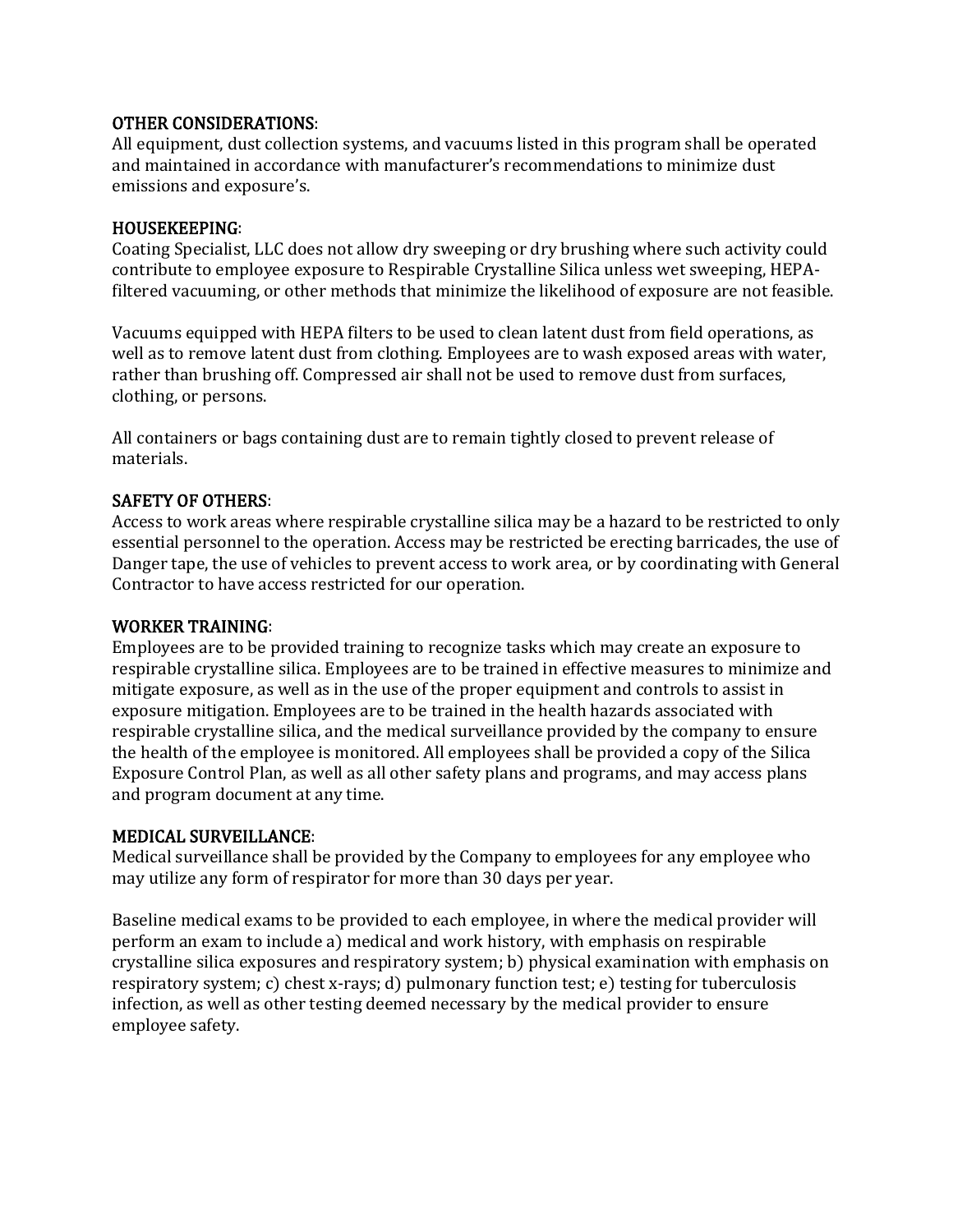Periodic medical evaluations shall be provided by the Company to the employee a minimum of every three (3) years, or as deemed necessary by the medical provider. The Company shall be responsible for providing to the medical provider a) a copy of the employee's job description, including any previous, current, or future required tasks which may include an exposure to respirable crystalline silica; b)levels of occupational exposure to respirable crystalline silica; c) information regarding all personal protective equipment utilized by the employee, with durations; and d) any relevant medical information regarding the employee which is in the control of the Company.

The Company shall ensure that the medical provider will provide to the employee, within thirty (30) days of the medical exam; a) a copy of the written medical report, as well as ensures the employee understands the information contained in the report. The written report shall contain a) a statement including the results of the report and any medical conditions found which may place the employee at an increased health risk from exposure to respirable crystalline silica; b) any medical conditions which may require further testing, evaluation, or treatment; c) a recommendation limitations with regard to the employees exposure to respirable crystalline silica; and d) a recommendation for the employee to be examined by a specialists when medical provider deems necessary following examination chest x-rays. A copy of the written medical opinion shall be provided to the employee within thirty (30) days of any medical exam performed in accordance with this policy.

Should the written medical opinion contain information stating that the employee has been recommended for examination by a specialist, the Company shall make an appointment available within thirty (30) days of the receipt of the written medical opinion. The Company shall provide to the specialists all information previously submitted to medical provider during initial examination. The Company shall ensure that the specialists will provide to the employee, within thirty (30) days of the medical exam, a copy of the written medical report, as well as ensures the employee understands the information contained in the report. The Company will also obtain a copy of the written medical opinion from the specialists within thirty (30) days of the exam.

#### RECORDKEEPING:

Coating Specialist, LLC will make and maintain an accurate record of all exposure measurements taken to assess employee exposure to Respirable Crystalline Silica. This record will include at least the following information:

- The date of measurement for each sample taken;
- The task monitored;
- Sampling and analytical methods used;
- Number, duration, and results of samples taken;
- Identity of the laboratory that performed the analysis;
- Type of personal protective equipment (PPE), such as respirators, worn by the employees monitored; and

• Name, social security number, and job classification of all employees represented by the monitoring, indicating which employees were actually monitored.